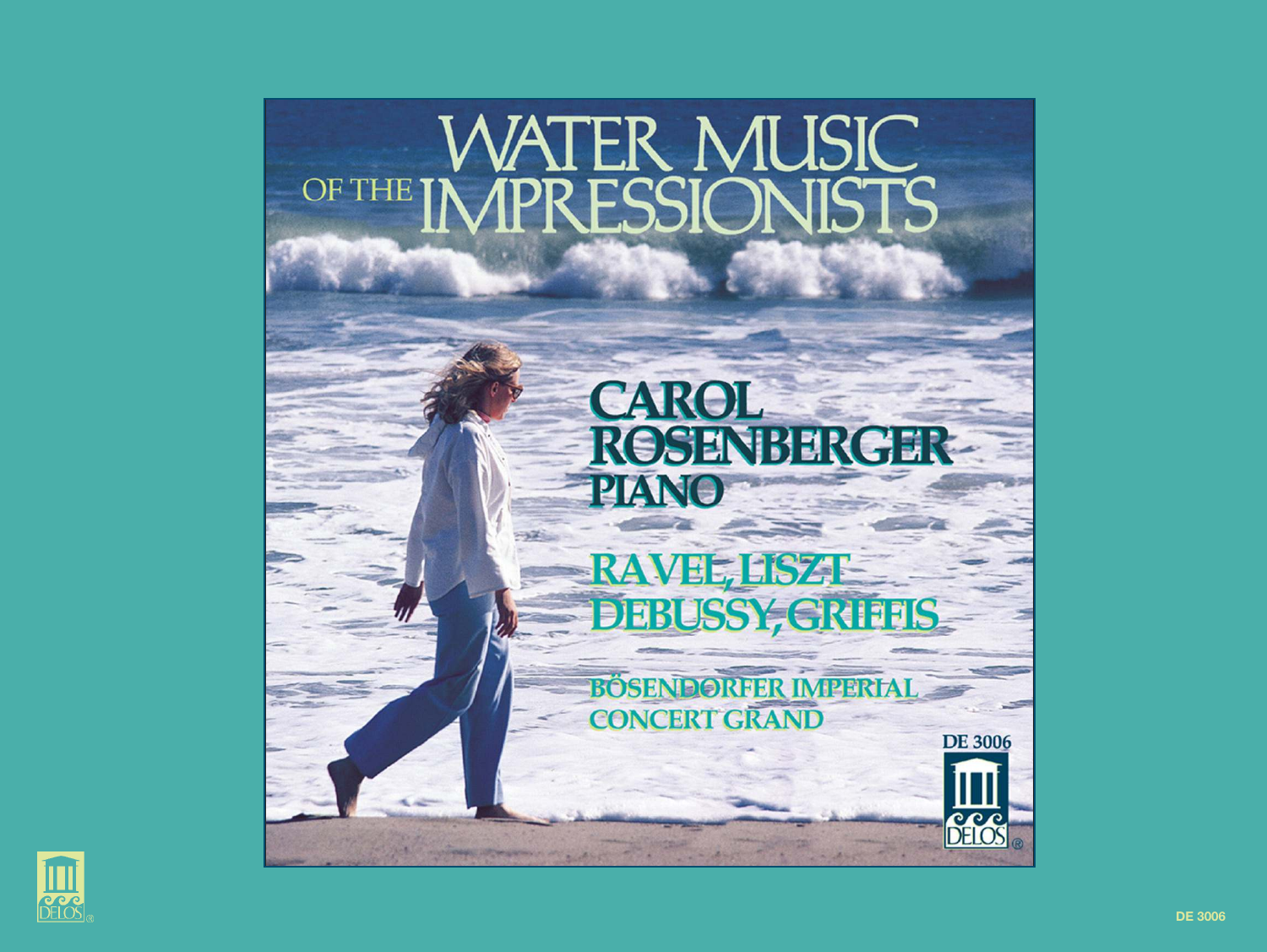### **D D D** ORIGINAL DIGITAL RECORDING

# "WATER MUSIC" OF **THE IMPRESSIONISTS CAROL ROSENBERGER PIANO**

"Ravishing, elegant pianism" New York Times

Liszt: 1 Les Jeux d'eaux a la Villa d'Este (7:30) Griffes: 2 The Fountain of the Acqua Paola (3:52) Ravel: 3 Jeux d'eau (5:36) 4 Ondine (6:54) Debussy: [5] La Cathédrale engloutie (6:53) 6 Jardins sous la pluie (3:29)  $\boxed{7}$  Reflets dans l'eau (5:40)  $\boxed{8}$  Poissons d'or (3:48)



@ © 1983 Delos Productions, Inc., P.O. Box 343, Sonoma, California 95476-9998 Made in U.S.A. · www.delosmusic.com



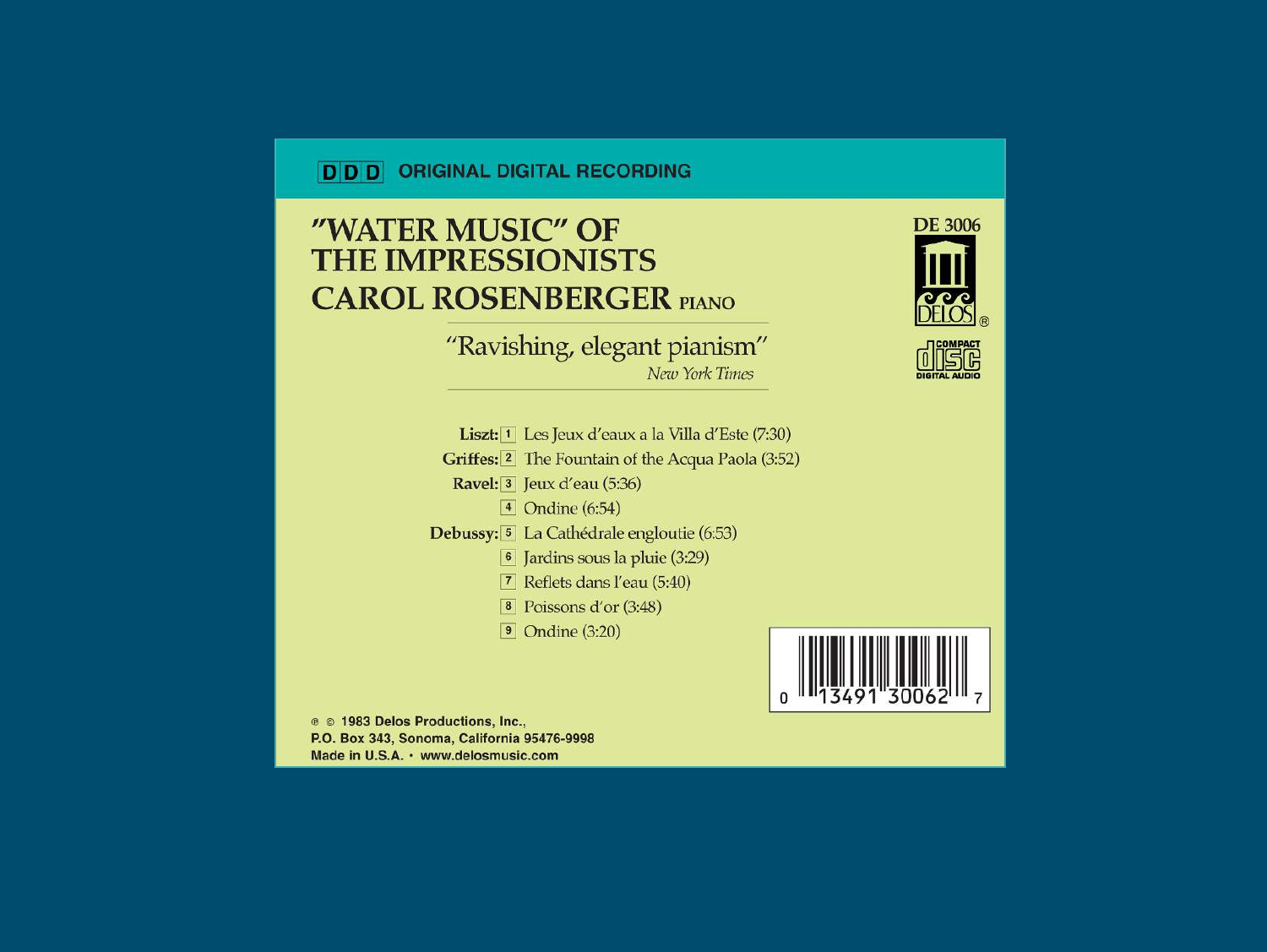## **WATER MUSIC OF THE IMPRESSIONISTS**

CAROL ROSENBERGER, PIANO

- Liszt: 1. Les Jeux d'eaux a la Villa d'Este (7:30)
- **Griffes:** 2. The Fountain of the Acqua Paola (3:52)
- **Ravel:** 3. Jeux d'eau (5:36
	- 4. Ondine (3:15)
- **Debussy:** 5. La Cathédral engloutie (6:53)
	- 6. Jardins sous la pluie (3:29)
	- 7. Reflets dans l'eau (5:40)
	- 8. Poissons d'or (3:48)
	- 9. Ondine (3:20)

Executive Producer: *Amelia S. Haygood* Assistant Producer: *Mary Mark Zeyen* Chief Engineer: *Stan Ricker*

Digital Recording, Editing and Mastering by *Soundstream, Inc.; Jules Bloomenthal, Bob Ingebretsen, Bruce Rothaar, Thomas Stokcham, Jeff Ostler*

> Cover photo: *Richard Gross* Design: *Tri Arts, Inc.*

*Bösendorfer Imperial Concert Grand* Piano Technician: *Heriberto Lurgenstein* Recorded at Bridges Hall, Claremont, California, June 23 and 24, 1979

7 & W 1983 Delos Productions, Inc., P.O. Box 343, Sonoma, California 95476-9998 (707) 996-3844 • Fax (707) 320-0600 • (800) 364-0645 • Made in USA • **www.delosmusic.com**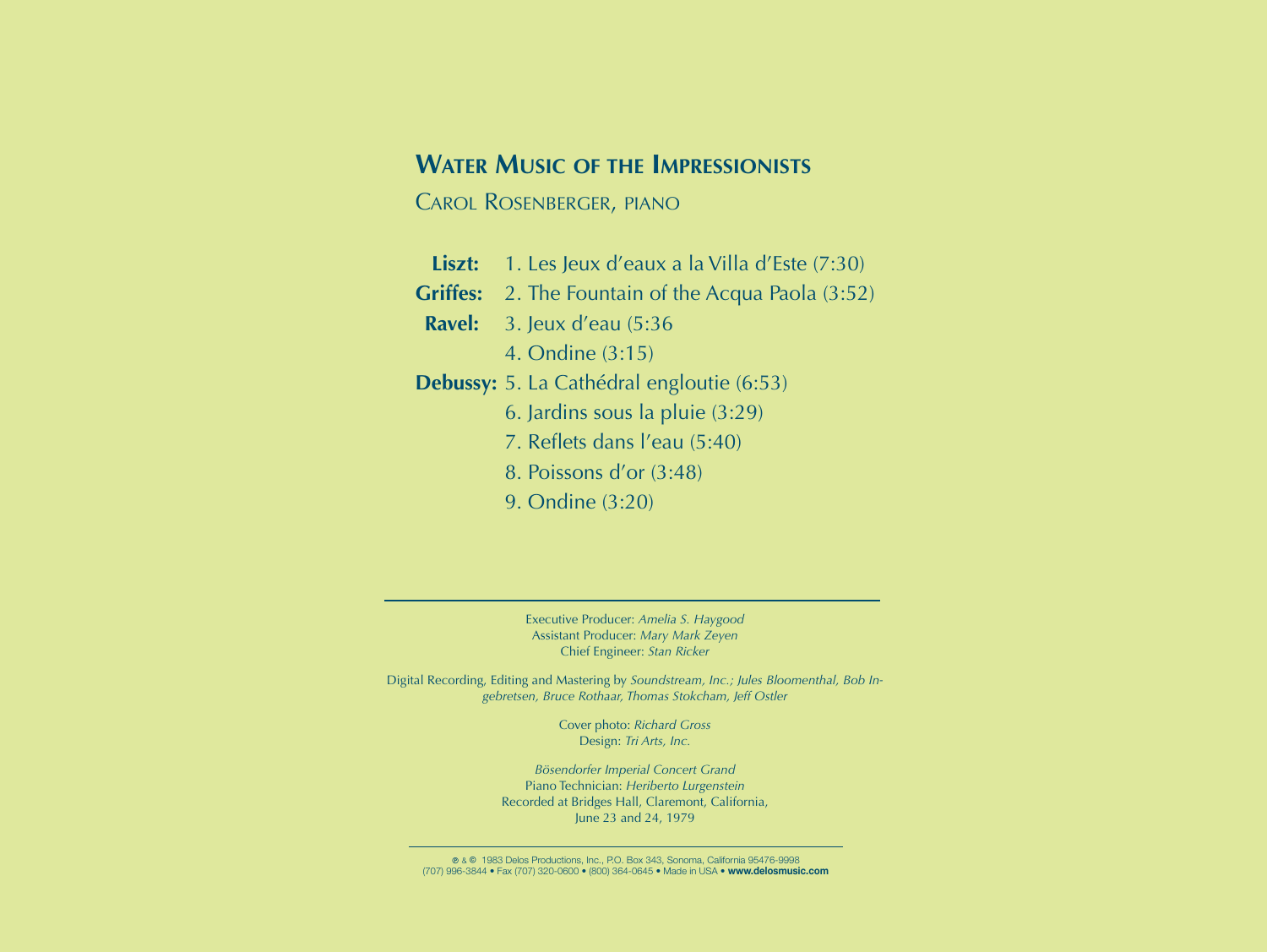## NOTES ON THE PROGRAM

 $\prod_{\text{ter}}$ n the last years of his life, **Franz Liszt** (1811-1886) astounded his contemporaries with his remarkable innovative writing. As he once expressed it in a letter to the Princess Wittgenstein, his one remaining ambition was to "hurl a lance as far as possible into the boundless realm of the future." The legendary master pianist hurled a lance into the impressionism of the early 20th century with his *Les Jeux d'eaux a la Villa d'Este* (from the *Années de Pelerinage,* Third Year: Italy), which was written in 1877 and first published in 1883. This work must have inspired the young Maurice Ravel (1875-1937), who, some twenty-four years later, broke new impressionistic ground in a piece with a similar title, *Jeux d'eau.* It is interesting to note that Claude Debussy (1862-1918) actually met Liszt and heard him play in 1885, on the aging virtuoso's last visit to Rome. The young Debussy, living in Rome as a result of winning the *Prix de Rome,* was deeply affected by the experience and referred throughout his life to Liszt's way of handling the instrument.

Liszt delighted in his visits to the Villa d'Este at Tivoli — a setting still renowned for its magnificent gardens and splashing fountains — and was inspired to describe musically the dazzling play of water. Cascading, spraying arpeggios and glistening tremolandos dominate the first half of *Les Jeux d'eaux a la Villa d'Este,* but in the quieter middle section, the water takes on a mystical meaning, and Liszt has here inserted a quotation from St. John 4:14: "the water that I shall give him shall become in him a fountain of water springing up into eternal life." Though the music churns up again to a great climax, the piece ends in a spiritual mood, with the chords of a plagal cadence.

The American composer **Charles Tomlinson Griffes** (1884-1920) was strongly influenced by both Debussy and Ravel, and must have known Ravel's history-making *Jeux d'eau* well by the time he wrote his own version of the fountain in 1916. Yet *The Fountain of the Acqua Paola* departs from the virtuosic piano writing of both Ravel and his predecessor, Liszt. Of the three "fountain pieces" the Acqua Paola distinguishes itself by a gentle sentimentality, a quality to which Dane Rudyar referred when he wrote that "Griffes' music has a peculiar nostalgia and inner sadness akin to the German *Sehnsucht.*" Published as one of the set called "Roman Sketches" (which also includes the famous *The White Peacock), The Fountain of the Acqua Paola* was built on a poem by William Sharp:

*"Shimmering lights, As though the Aurora's*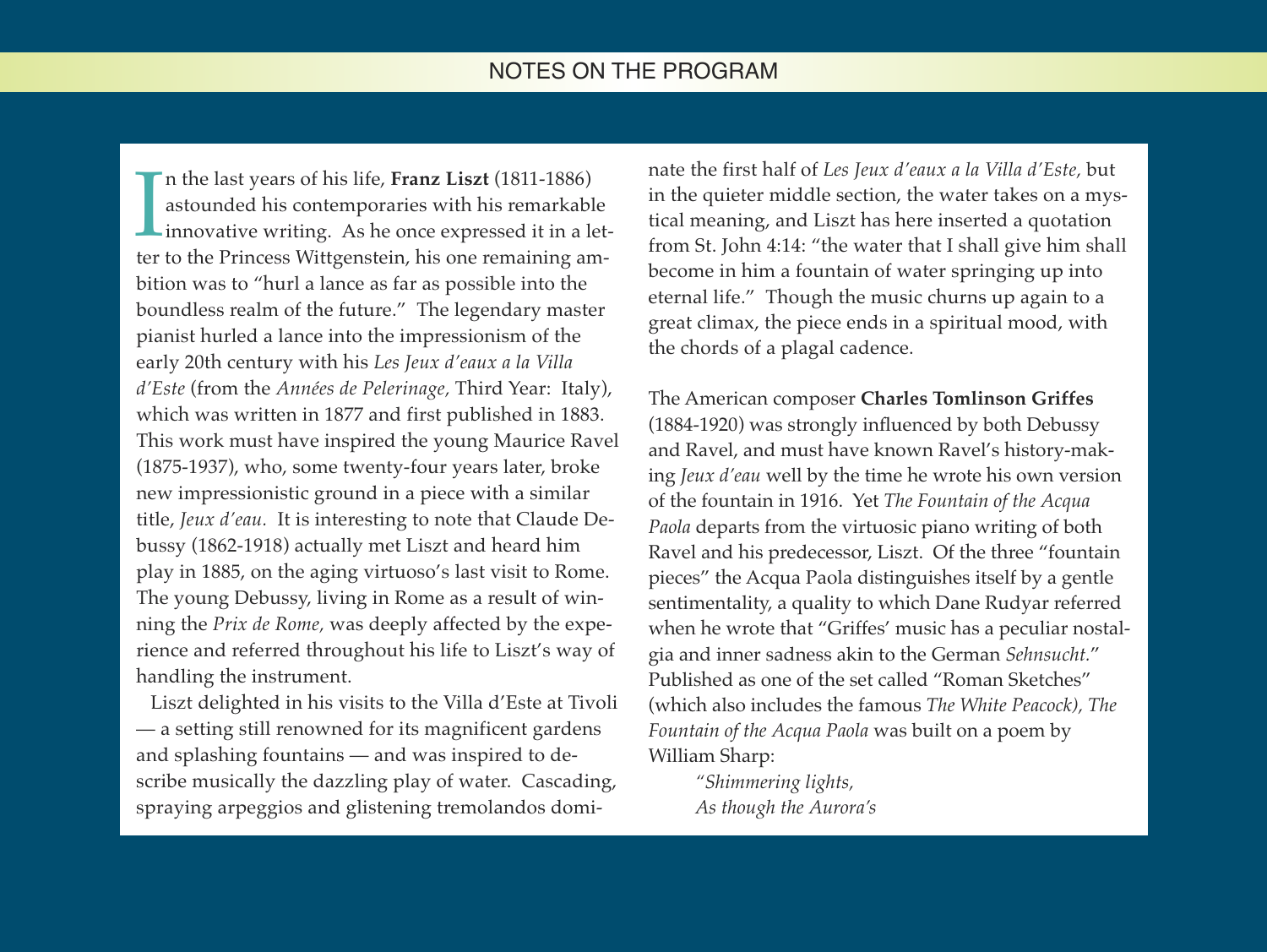*Wild polar fires Flashed in thy happy bubbles, Died in thy foam."*

Griffes admired and practiced brevity in musical composition. The "shimmering lights," the nostalgic melodies, the dramatic arpeggios which surge from the depths of the piano's bass register and spray into the treble, have come and gone in under four minutes.

With the *Jeux d'eau*, **Maurice Ravel** (1875-1937) ushered in a new era of piano writing. As the composer himself wrote, in his autobiographical sketches:

"The Jeux d'eau, which appeared in 1901, stands as the point of departure for all new pianistic expressions one may find in my works. This work, inspired by the bubbling of water and the musical sounds of fountains, waterfalls, and brooks, is built on two themes in the manner of the first movement of a sonata, without, however, being subjugated to the classic tonal formula."

As a preface to the piece, dedicated to Ravel's teacher, Gabriel Fauré, the composer quoted a line from Henri de Regnier: "Dieu fluvial riant de l'eau qui le chatouille" (a river god laughing at the water which titillates him).

Indeed, the variety of liquid images vividly captured in *Jeux d'eau* all communicate joy and delight. When asked how this remarkable virtuoso piece should be

played, Ravel answered "like Liszt, of course." Another interesting suggestion about the interpretation of *Jeux d'eau* comes from the pianist Ricardo Viñes, who gave many of the Ravel and Debussy piano works their first performances: "Ravel recommended the use of the pedal in high passages to produce, instead of clear notes, the vague impression of vibrations in the air."

The magnificent *Ondine*, from the set *Gaspard de la Nuit*, is thought by some to be the masterpiece of all "water pieces." Ravel himself remarked on its "transcendent virtuosity," but that phrase doesn't begin to suggest *Ondine's* sensuous beauty, the "sad and tender" song with its passionate climax, the scintillating liquid figuration which somehow manages to convey richness, depth and transparency all at the same time. The preface to the score quotes the poem by Aloysius Bertrand on which *Ondine* is based:

". . . I thought I heard a vague harmony in my sleep, and near me a murmur like the singing of a sad and tender voice.

"Listen! Listen! It is I, Ondine, who sprinkles with drops of water your resonant window-panes lit by the pale rays of the moon; while there, the Lady of the Castle, in a black gown, is gazing from her balcony at the lovely starlit night and the beautiful sleeping lake.

"Each wave is a water sprite swimming with the current, and each current is a path that leads to my palace,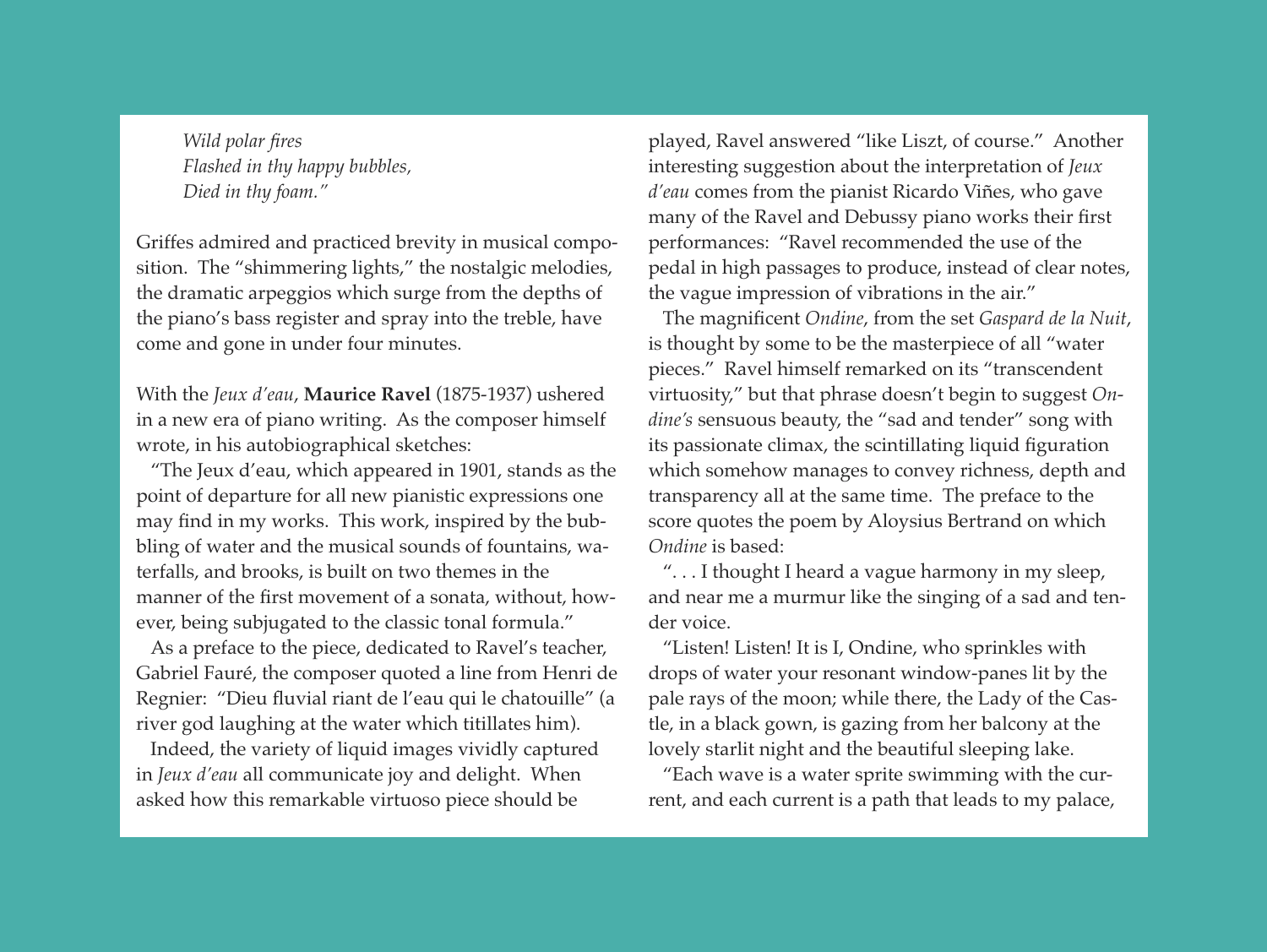and my palace is built of water at the bottom of the lake, in a triangle of fire, earth and air.

"Listen! Listen! My father dips a branch of green alder into the bubbling water, and my sisters caress with their arms of foam the fresh islands of grasses, water lilies and irises, or laugh at the frail and bearded weeping-willow fishing with a line.

"Having finished her murmured song, she begged me to place her ring on my finger, to show that I was married to an Ondine, and to go with her to her palace to be king of the lakes.

"And when I replied that I loved a mortal woman, she was angry and sulky; she cried a little, then, with a burst of laughter, she disappeared into a shower of drops that fell in pale streams on my blue window pane."

The five **Debussy** works included in this album exhibit a remarkable range of expression, representing water in a variety of contexts. They, along with most of Debussy's major works for the piano, were all written when the composer was in his forties, after the appearance of the younger Ravel's *Jeux d'eau. La Cathédrale Engloutie* (The Sunken Cathedral or The Engulfed Cathedral) is from the *Preludes Book I*, which were published in 1910. Mystic and unusually dramatic among Debussy's works, this well-loved prelude describes the Cathedral of Ys which, according to an old Breton legend, was engulfed in the

fourth or fifth century but could be seen, emerging from the sea, just at sunrise. The widely-spaced, empty chords suggest the distant cathedral's vastness — at the beginning, only faintly discernible through the water and the mists of early morning. As the cathedral rises, and the music reaches its climax, the chords become full and sonorous over the tolling of the great cathedral bell, the low C in the bass. As the cathedral recedes again, the music of the climax is echoed against a marvelously soft and rolling bass figure representing the water which once again submerges the cathedral.

*Jardins sous la Pluie* (Gardens in the Rain) appeared as part of the set *Estampes* ("Prints," 1903). Debussy has woven themes from two popular French nursery songs "Dodo, l'enfant, do" (Sleep, child, sleep) and "Nous n'irons plus au bois" (We'll not return to the woods) through the work, and one can imagine children watching rain sweep through the garden. Steady patterns of rain-figuration change direction with gusts of wind, and change appearance with the varying shades of dark and light in the sky. There are soft drops of water clinging to leaves and flowers, sudden bursts and showers and a couple of thunderclaps. Toward the end, while raindrops are still falling, the sun suddenly breaks through in major, brilliant as it reflects on glistening surfaces.

*Reflets dans l'eau* (Reflections in the Water) is from the first set of *Images* (1905). There are many kinds of reflec